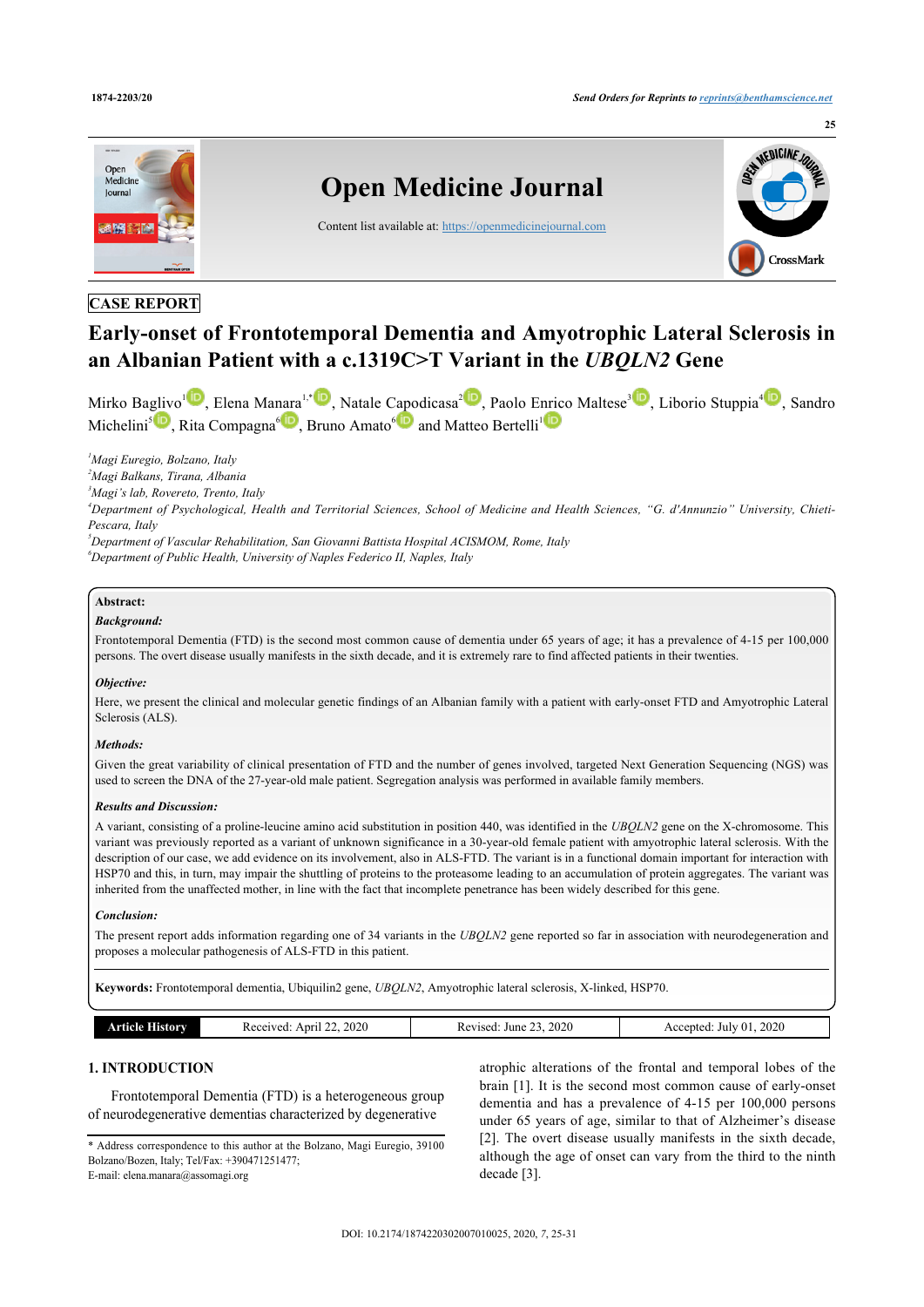#### **26** *Open Medicine Journal, 2020, Volume 7 Baglivo et al.*

The disorder has a substantial genetic component with predominantly autosomal dominant inheritance (10-30% of monogenic FTD), and is sporadic in other cases [[4](#page-5-1)]. A family history of dementia or related neurological and/or psychiatric illness is reported in 40-50% of patients with FTD.

About 50 genes have been associated with FTD and FTDspectrum disorders [\[5\]](#page-5-2). The three genes most commonly implicated are microtubule-associated protein tau (*MAPT*) and progranulin (*GRN*) in less than 10% of cases each, and chromosome 9 open-reading frame 72 (*C9orf72*) in more than 10% of cases [\[6\]](#page-5-3). The fourth most common gene is *TBK1,* found in 1-2% of all cases [[7](#page-5-4), [8](#page-5-5)]. Variants are more rarely seen in other genes.

Although FTD is considered an adult-onset neurodegenerative disease distinct from amyotrophic lateral sclerosis (ALS), it has a spectrum, often with overlapping clinical, genetic and pathology findings. Indeed, previous molecular genetic studies in neuropathology have discovered many biological foundations for clinical coexistence of FTD and ALS. This implies variants in other genes, such as *TARDBP*, *UBQLN2*, *FUS* and *VCP* [[9](#page-5-6)]. Variants considered to be risk factors for early-onset dementia may affect *APP* (10-15% of cases), *PSEN1* (20-70% of cases) and *PSEN2* (rare, approximately 5% of cases) [\[10](#page-5-7)].

Here, we report the case of a 27-year-old male Albanian patient with early-onset frontotemporal dementia and amyotrophic lateral sclerosis who underwent genetic testing of DNA extracted from blood. We used next generation sequencing (NGS) to formulate a molecular diagnosis. Segregation of the variant in available family members was performed to interpret the variant and predict the outcome in family members.

#### **2. MATERIALS AND METHODS**

All studies on human subjects were performed according to the Declaration of Helsinki criteria and with approval from the Ethical Committee of Azienda Sanitaria dell'Alto Adige. The patient (I-1 in Fig. **[1A](#page-1-0)**) of the Caucasian race, with clinical signs of frontotemporal lobe dementia, was examined in the MAGI Balkans laboratory. The patient led a normal life until age 22. He was enrolled at University and practised sports. On turning 22, the first symptoms of dysphagia and difficulty walking and speaking occurred. He started to show a lack of attention and motivation. The diagnosis of ALS-FTD was made at age 24. Indeed, magnetic resonance imaging showed evident atrophy of the right and left temporal lobes (Fig. **[1B](#page-1-0)**) and C5-C6 cervical disc herniation (data not shown). No obvious bone lesions were detected. There are no similar cases among relatives. The patient was hospitalized for respiratory problems for seven months, where he died at age 29. Since the early onset suggested a genetic cause, a blood sample was obtained for DNA sequencing.

<span id="page-1-0"></span>Genetic analysis was performed with informed consent of the patient on DNA extracted from whole blood. Targeted sequencing was performed using the Illumina TruSight One Sequencing Panel on an Illumina MiSeq platform. This kit provides comprehensive coverage of the coding regions of 4813 disease-associated genes and the respective clinical phenotypes [\(http://www.illumina.com/products/TruSight -one](http://www.illumina.com/products/TruSight-one-sequencing-panel.ilmn)[sequencing-panel.ilmn\)](http://www.illumina.com/products/TruSight-one-sequencing-panel.ilmn). In-solution target enrichment was performed according to the manufacturer's protocol. Briefly, 50 ng genomic DNA was simultaneously fragmented and tagged by Nextera transposon-based shearing technology. A 3 plex sample library pool was sequenced using a 150 bp pairedend reads protocol on a MiSeq sequencer (Illumina, San Diego, CA). We focused on 22 genes described as associated with frontotemporal dementia, according to Orphanet (<http://www.orpha.net/>).

Interpretation of sequence variants and reporting of results were generally implemented according to the standards and guidelines of the American College of Medical Genetics and Genomics (ACMG) and the Association for Molecular Pathology [[11,](#page-5-8) [12\]](#page-5-9). The genes analyzed are indicated in Table **S1**.

Bioinformatic analysis of the data was performed using an in-house pipeline to align the sequence reads with a reference genome. Variant calling, annotation and variant filtering were applied to remove benign single nucleotide polymorphisms (variants with allele frequency > 0.03 were excluded from analysis). Public databases such as those of the 1000 Genomes Project [\(http://www.internationalgenome.org/](http://www.internationalgenome.org/)), Exome Variant Server (EVS)([http://evs.gs.washington.edu/EVS/\)](http://evs.gs.washington.edu/EVS/), Exome Aggregation Consortium (ExAC) (exac.broadinstitute.org/) and Single Nucleotide Polymorphism (dbSNP, [www.ncbi.](http://www.ncbi.nlm.nih.gov/SNP/) [nlm.nih.gov/SNP/\)](http://www.ncbi.nlm.nih.gov/SNP/) were used to filter and prioritize the variants and to check for allele frequencies, while the Human Gene Mutation Professional Database (HGMD) ([http://www.biobase-international.com/product/hgmd\)](http://www.biobase-international.com/product/hgmd) was used to check for previous reports of the genetic variations. In silico prediction software such as SIFT (Sorting Intolerant from Tolerant), PolyPhen-2 (Polymorphism Phenotyping v2), Mutation Taster, Mutation Assessor and LRT (Likelihood Ratio Test) were used to assess potential deleterious effects of missense variants.

The variant detected was confirmed by PCR amplification and bidirectional Sanger sequencing of the target regions on a CEQ8800 Sequencer (Beckman Coulter) according to the manufacturer's instructions, using the *UBQLN2* gene primer sequences GTAAAACGACGGCCAGTAGCACTGGTAG TG GGTCTGG and CAGGAAACAGCTATGACCAG GGCC AGTGGGTCCTATG. Sanger sequencing was also scheduled for other family members (Fig. **[1A](#page-1-0)**).

#### **3. RESULTS**

Mean NGS coverage was 80.9X with 95.0% of regions having a coverage of at least  $25X$  (coverage greater than  $10X =$ 98.2%). NGS analysis detected the variant c.1319C>T or p.P440L in the *UBQLN2* gene on the X-chromosome (rs763131369). The amino acid substitution P440L affects a highly conserved proline (P) residue in the fourth heat shock chaperonin-binding motif of UBQLN2 protein before the PXX binding domain (Fig. **[1C](#page-1-0)**) [[13](#page-5-10)]. Sanger sequencing confirmed that the variant was inherited from the patient's unaffected mother (Fig. **[1D](#page-1-0)**).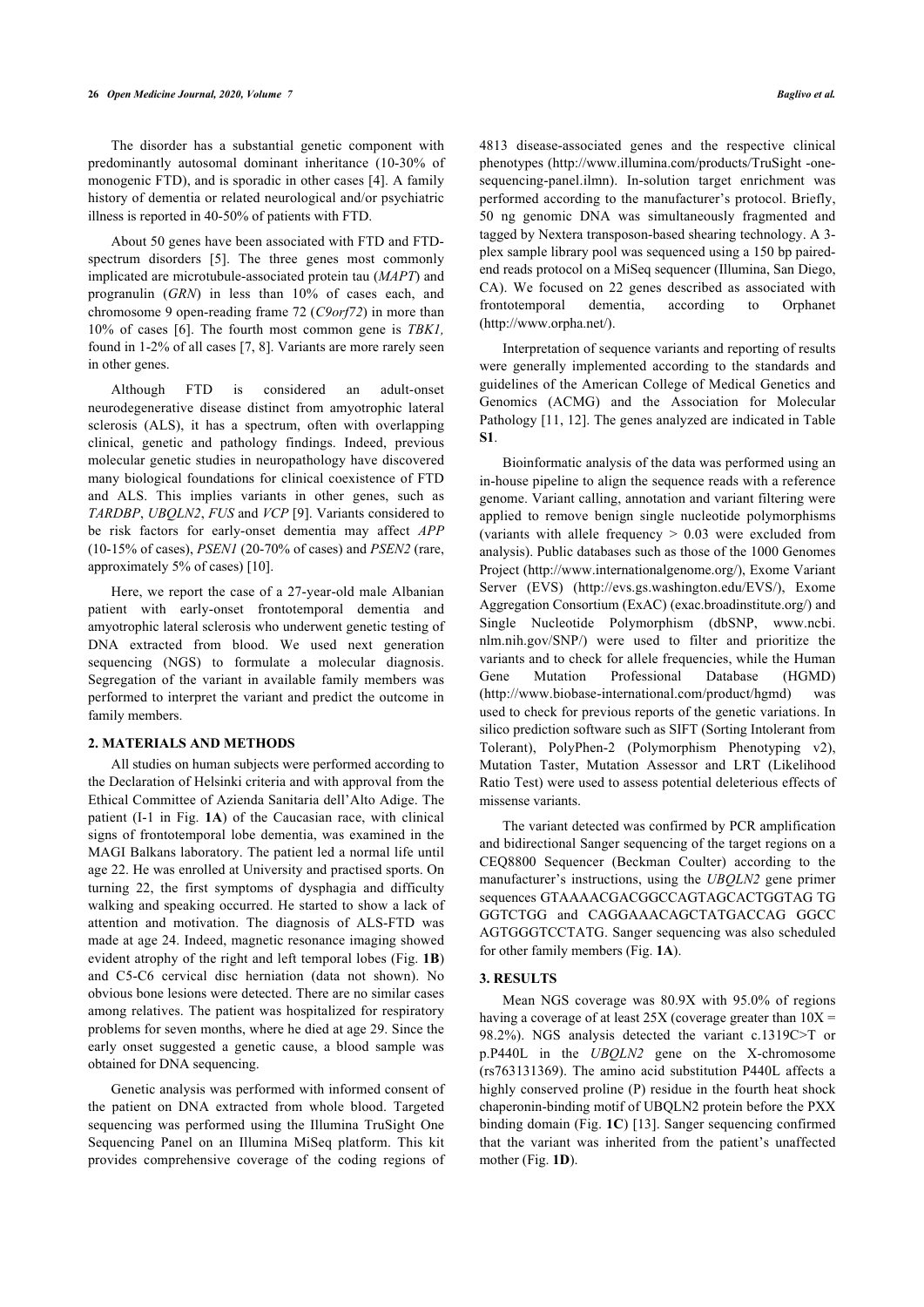

**Fig. (1). (A)** Family pedigree (squares represent males; circles, females. Affected individuals are indicated in black, black arrow indicates proband). **(B)** Patient MRI; yellow arrow indicates the area of atrophy. **(C)** Predicted structural and functional domains of *UBQLN2* with observed coding variations. UBL (33-103) binds to subunits of the proteasome; STI1, 4 heat shock chaperonin-binding motifs (178-206, 208-247, 379-426, and 430-462); PXX, a 12-PXX repeat region (491-526); UBA (582-620) binds polyubiquitin chains that are conjugated to proteins marked for degradation by the proteasome. The reported variant p.P440L maps to the 4<sup>th</sup> STI1 domain (13). **(D)** Sanger confirmation electropherograms of the patient and his mother and sister. The red arrows indicate the base affected by the c.1319C>T change.

#### **4. DISCUSSION**

Mutations in 50 genes have been associated with frontotemporal dementia, a disease that may occur in isolated form or as part of a syndrome. Given the great variability of clinical presentation of ALS, FTD or ALS-FTD and the number of genes involved, an NGS approach that simultaneously tests for genes associated with the disease spectrum is suggested to increase the success rate of genetic diagnosis compared to other more time-consuming and costly approaches. The timely identification of the specific genetic profile of a patient can help understand the disease and be useful for the clinical management of patients.

<span id="page-2-0"></span>The proband carries a c.1319C>T nucleotide change in the *UBQLN2* gene that translates into a residue substitution of proline 440 with leucine in a heat shock chaperonin-binding motif. Ubiquilin2 is a member of the ubiquilin family and controls the degradation of ubiquitinated proteins. Variation in this protein sequence may lead to defects in the protein degradation pathway, with abnormal protein aggregation and neurodegeneration [[14](#page-5-11) - [16](#page-5-12)]. Ubiquilin contains a ubiquitin-like domain at the N-terminus and a ubiquitin-associated domain at the C-terminus, separated by a central region containing Sti1 like repeats. The variant p.P440L is in the fourth heat shock chaperonin-binding motif, known as the STI1 domain (Fig. **[1D](#page-1-0)**). Part of the central region of *UBQLN2* contains domains with homology to a heat shock binding protein called STI1, which binds Stch, a protein similar to Heat Shock Protein 70 (HSP70)[[17\]](#page-5-13). Under non-stress conditions, UBQLN2 associates with other UBQLNs (UBQLN1, UBQLN2 and UBQLN4), and is kept inactive. On proteotoxic stress, UBQLN2 is activated and binds the HSP70-substrate complex. Ubiquitination is not required for UBQLN2 binding. UBQLN2 then shuttles this complex to the proteasome for degradation [[18](#page-5-14)], as shown on the left side of Fig. (**[2](#page-2-0)**). The functional study performed by Kaye *et al*. showed that the fourth STI1 repeat sequence completely loses HSP70 binding if its structure is altered, suggesting that this region is required for binding to HSP70[[17\]](#page-5-13). The interaction between UBQLN2 and HSP70 could, therefore, be important for disaggregation activity under proteotoxic conditions. Mutant UBQLN2 is defective in the clearance of aggregates[[19\]](#page-5-15), and this activity could also be altered in our patient in whom the variant p.P440L affects the fourth STI1 site which is involved in HSP70 binding (Fig. **[2](#page-2-0)**).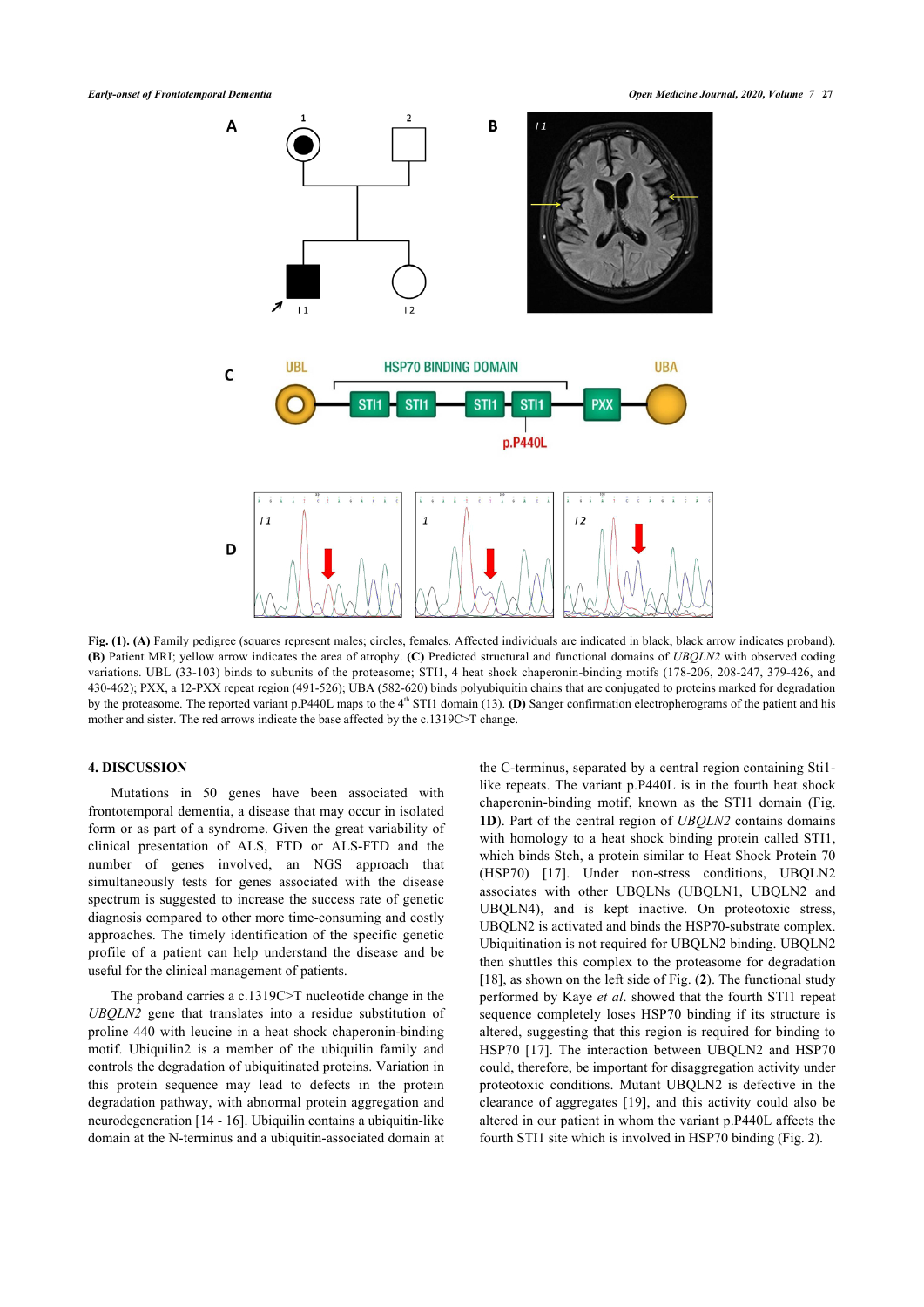

**Fig. (2).** Hypothetical molecular mechanism by which the p.P440 variant could impair the interaction of HSP70-substrate complex with UBQLN and their transport to the proteasome.

<span id="page-3-0"></span>The variant c.1319C>T was reported by Dillen *et al*. in a female patient of Bulgarian gypsy origin with the onset of ALS at age 30 years, who inherited the variant from her unaffected mother (age 67) [\[13](#page-5-10)]. Interpretation of the pathogenicity of this variant remains ambiguous, although its identification in another family shifts the needle of the scale to a pathogenic role. Arguments in favor of its pathogenicity are: i) two different early-onset probands have been reported with the same variant; ii) the variant is located in a functional domain important for HSP70 interaction; iii) the amino acid is highly conserved; iv) the variant has a low frequency (5 mutated alleles in a total of 183347 alleles). Arguments against the pathogenic effect are: i) the variant was transmitted to both patients (now 67 and 56 years old) by an unaffected mother. Other authors have also reported large pedigrees with healthy female carriers [\[14\]](#page-5-11). This variable expression of disease may be explained by an X-linked dominant inheritance model, in

which males are more affected than females, being hemizygotes and therefore expressing only the mutant protein. Women are more likely to be mildly affected and can have variable disease expression due to X-skewing. X-chromosome silencing or Lyonisation in females normally occurs at random, with cells expressing the mutant X ranging from 30-70% in the case of a variant. This may explain why some females with a high percentage of mutant X express disease, while others are healthy.

Twenty variants in *UBQLN2* have been reported as disease-causing, and 14 are possibly disease-causing [[14,](#page-5-11) [15](#page-5-16), [28](#page-5-17) - [37,](#page-6-0)[[20](#page-5-18) - [27](#page-5-19)]. Their distribution is not limited to the functional domain, as initially found by Deng and coworkers. Our variant is in the fourth domain STI1 and is the first to be identified in a male patient with such early onset (Fig. **[3](#page-3-0)** and Table **S2**). Early onset is mainly associated with ALS, whereas in our case, it is also associated with clinical signs of FTD.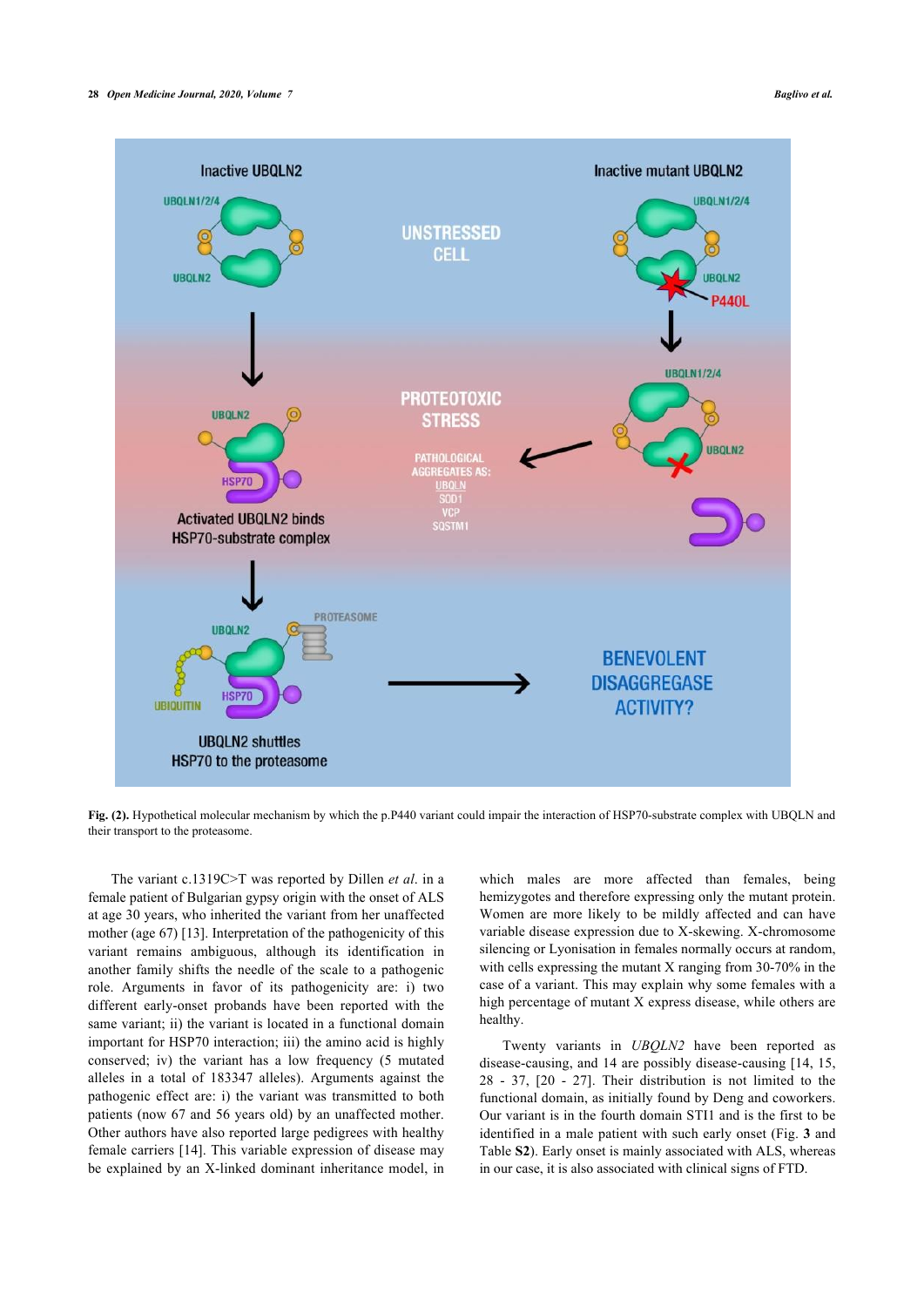

**Fig. (3).** Positions of the variants in the UBQLN2 structure identified in the literature. Our variant is indicated in blue, non-disease-causing variants are marked in red.

### **CONCLUSION**

The X-linked gene *UBQLN2* is involved in the pathogenesis of progressive neurodegenerative diseases, such as FTD and ALS. The present report provides more evidence regarding one of 34 variants in the *UBQLN2* gene reported so far in association with neurodegeneration and proposes molecular pathogenesis of FTD in this early-onset patient. The p.P440L variant is in a functional domain important for interaction with HSP70 and this, in turn, may impair the shuttling of proteins to the proteasome, leading to the accumulation of protein aggregates, typical of these clinically heterogeneous diseases.

The data has not been published or submitted for publication elsewhere. All the authors approved the submission of the manuscript and have no conflict of interest to disclose. Informed consent was obtained from all subjects.

## **AUTHORS' CONTRIBUTIONS**

**EM, NC and MBe** conceived the study; **MB and EM** conducted the experiments; **MB, EM, PEM** analyzed the data; **MB and EM** wrote the manuscript; **NC, LB, SM, RC, BA, MBe** revised the data; **MBe** obtained funding; all the authors read and approved the final version of the manuscript.

# **ETHICS APPROVAL AND CONSENT TO PARTI-CIPATE**

Ethical approval and clearance were received from the Ethical Committee of Azienda Sanitaria dell'Alto Adige, Italy (Approval No. 94-2016).

## **HUMAN AND ANIMAL RIGHTS**

<span id="page-4-1"></span><span id="page-4-0"></span>No animals were used in this research. All human research procedures followed were in accordance with the ethical standards of the committee responsible for human experimentation (institutional and national), and with the Helsinki Declaration of 1975, as revised in 2013.

#### **STANDARDS FOR REPORTING**

CARE guidelines and methodology were followed.

## **CONSENT FOR PUBLICATION**

Informed consent was obtained from every participant prior to the study.

### **FUNDING**

The work was supported by funding from the Provincia Autonoma di Trento under project LP6/99 (dpg 1045/2017).

#### **CONFLICT OF INTEREST**

The authors declare that there is no conflict of interest that could be perceived as prejudicial to the impartiality of the reported research.

### **ACKNOWLEDGEMENTS**

We thank the patient and his family for their collaboration. We thank all the laboratory staff of MAGI for discussion and Helen Ampt for revising the English.

### **SUPPLEMENTARY MATERIAL**

Supplementary material is available on the publisher's website along with the published article.

**Table S1:** List of genes tested by NGS. Abbreviations: AD, Alzheimer's disease; ALS, amyotrophic lateral sclerosis; FTD, frontotemporal dementia; PD, Parkinson's disease; EOD, early onset dementia.

**Table S2:** List of 34 *UBQLN2* variants identified and reported in the literature and in HGMD ([www.hgmd.cf.ac.uk\)](http://www.hgmd.cf.ac.uk).

# **REFERENCES**

- [1] Rohrer JD, Lashley T, Schott JM, *et al.* Clinical and neuroanatomical signatures of tissue pathology in frontotemporal lobar degeneration. Brain 2011; 134(Pt 9): 2565-81. [\[http://dx.doi.org/10.1093/brain/awr198\]](http://dx.doi.org/10.1093/brain/awr198) [PMID: [21908872](http://www.ncbi.nlm.nih.gov/pubmed/21908872)]
- [2] Ratnavalli E, Brayne C, Dawson K, Hodges JR. The prevalence of frontotemporal dementia. Neurology 2002; 58(11): 1615-21.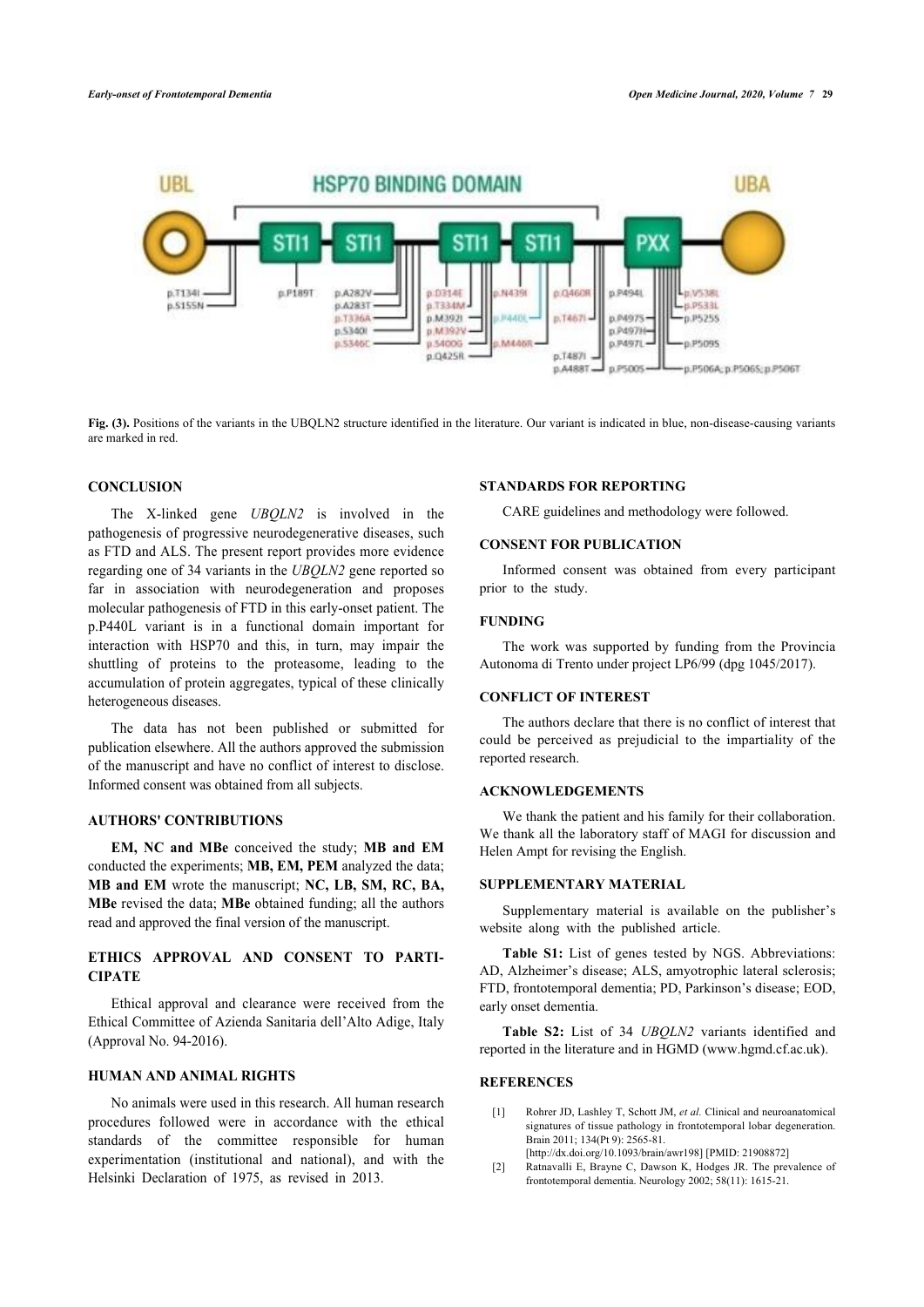[\[http://dx.doi.org/10.1212/WNL.58.11.1615](http://dx.doi.org/10.1212/WNL.58.11.1615)] [PMID: [12058088\]](http://www.ncbi.nlm.nih.gov/pubmed/12058088)

- <span id="page-5-0"></span>[3] Rabinovici GD, Miller BL. Frontotemporal lobar degeneration: epidemiology, pathophysiology, diagnosis and management. CNS Drugs 2010; 24(5): 375-98. [\[http://dx.doi.org/10.2165/11533100-000000000-00000\]](http://dx.doi.org/10.2165/11533100-000000000-00000) [PMID: [20369906\]](http://www.ncbi.nlm.nih.gov/pubmed/20369906)
- <span id="page-5-1"></span>[4] See TM, LaMarre AK, Lee SE, Miller BL. Genetic causes of frontotemporal degeneration. J Geriatr Psychiatry Neurol 2010; 23(4): 260-8.

[\[http://dx.doi.org/10.1177/0891988710383574](http://dx.doi.org/10.1177/0891988710383574)] [PMID: [20938042\]](http://www.ncbi.nlm.nih.gov/pubmed/20938042)

- <span id="page-5-2"></span>[5] Sirkis DW, Geier EG, Bonham LW, Karch CM, Yokoyama JS. Recent advances in the genetics of frontotemporal dementia. Curr Genet Med Rep 2019; 1-12. Available from: <http://link.springer.com/10.1007/s40142-019-0160-6> [\[http://dx.doi.org/10.1007/s40142-019-0160-6](http://dx.doi.org/10.1007/s40142-019-0160-6)]
- <span id="page-5-3"></span>[6] DeJesus-Hernandez M, Mackenzie IR, Boeve BF, *et al.* Expanded GGGGCC hexanucleotide repeat in noncoding region of C9ORF72 causes chromosome 9p-linked FTD and ALS. Neuron 2011; 72(2): 245-56.

[\[http://dx.doi.org/10.1016/j.neuron.2011.09.011](http://dx.doi.org/10.1016/j.neuron.2011.09.011)] [PMID: [21944778\]](http://www.ncbi.nlm.nih.gov/pubmed/21944778)

- <span id="page-5-4"></span>[7] Greaves CV, Rohrer JD. An update on genetic frontotemporal dementia. J Neurol 2019; 1-2. Available from: <http://link.springer.com/10.1007/s00415-019-09363-4>
- <span id="page-5-5"></span>[8] de Majo M, Topp SD, Smith BN, *et al.* ALS-associated missense and nonsense TBK1 mutations can both cause loss of kinase function. Neurobiol Aging 2018; 71:266: e1-e10. Available from: <https://linkinghub.elsevier.com/retrieve/pii/S0197458018302197>
- <span id="page-5-6"></span>[9] Van Langenhove T, van der Zee J, Van Broeckhoven C. The molecular basis of the frontotemporal lobar degeneration-amyotrophic lateral sclerosis spectrum. Ann Med 2012; 44(8): 817-28. [\[http://dx.doi.org/10.3109/07853890.2012.665471\]](http://dx.doi.org/10.3109/07853890.2012.665471) [PMID: [22420316](http://www.ncbi.nlm.nih.gov/pubmed/22420316)]
- <span id="page-5-7"></span>[10] Campion D, Dumanchin C, Hannequin D, *et al.* Early-onset autosomal dominant Alzheimer disease: prevalence, genetic heterogeneity, and mutation spectrum. Am J Hum Genet 1999; 65(3): 664-70. [\[http://dx.doi.org/10.1086/302553](http://dx.doi.org/10.1086/302553)] [PMID: [10441572\]](http://www.ncbi.nlm.nih.gov/pubmed/10441572)
- <span id="page-5-8"></span>[11] Tumienė B, Maver A, Writzl K, *et al.* Diagnostic exome sequencing of syndromic epilepsy patients in clinical practice. Clin Genet 2018; 93(5): 1057-62.

[\[http://dx.doi.org/10.1111/cge.13203](http://dx.doi.org/10.1111/cge.13203)] [PMID: [29286531\]](http://www.ncbi.nlm.nih.gov/pubmed/29286531)

- <span id="page-5-19"></span><span id="page-5-9"></span>[12] Richards S, Aziz N, Bale S, *et al.* Standards and guidelines for the interpretation of sequence variants: a joint consensus recommendation of the American College of Medical Genetics and Genomics and the Association for Molecular Pathology. Genet Med 2015; 17(5): 405-24. [\[http://dx.doi.org/10.1038/gim.2015.30\]](http://dx.doi.org/10.1038/gim.2015.30) [PMID: [25741868](http://www.ncbi.nlm.nih.gov/pubmed/25741868)]
- <span id="page-5-17"></span><span id="page-5-10"></span>[13] Dillen L, Van Langenhove T, Engelborghs S, *et al.* Explorative genetic study of UBQLN2 and PFN1 in an extended Flanders-Belgian cohort of frontotemporal lobar degeneration patients. Neurobiol Aging 2013; 34(6): 1711.e1-5.

[\[http://dx.doi.org/10.1016/j.neurobiolaging.2012.12.007\]](http://dx.doi.org/10.1016/j.neurobiolaging.2012.12.007) [PMID: [23312802\]](http://www.ncbi.nlm.nih.gov/pubmed/23312802)

<span id="page-5-11"></span>[14] Deng HX, Chen W, Hong ST, *et al.* Mutations in UBOLN2 cause dominant X-linked juvenile and adult-onset ALS and ALS/dementia. Nature 2011; 477(7363): 211-5.

[\[http://dx.doi.org/10.1038/nature10353](http://dx.doi.org/10.1038/nature10353)] [PMID: [21857683\]](http://www.ncbi.nlm.nih.gov/pubmed/21857683)

- <span id="page-5-16"></span>[15] Gellera C, Tiloca C, Del Bo R, *et al.* Ubiquilin 2 mutations in Italian patients with amyotrophic lateral sclerosis and frontotemporal dementia. J Neurol Neurosurg Psychiatry 2013; 84(2): 183-7. [\[http://dx.doi.org/10.1136/jnnp-2012-303433](http://dx.doi.org/10.1136/jnnp-2012-303433)] [PMID: [23138764\]](http://www.ncbi.nlm.nih.gov/pubmed/23138764)
- <span id="page-5-12"></span>[16] Zhang KY, Yang S, Warraich ST, Blair IP. Ubiquilin 2: a component of the ubiquitin-proteasome system with an emerging role in neurodegeneration. Int J Biochem Cell Biol 2014; 50(1): 123-6. [\[http://dx.doi.org/10.1016/j.biocel.2014.02.018\]](http://dx.doi.org/10.1016/j.biocel.2014.02.018) [PMID: [24589709](http://www.ncbi.nlm.nih.gov/pubmed/24589709)]
- <span id="page-5-13"></span>[17] Kaye FJ, Modi S, Ivanovska I, *et al.* A family of ubiquitin-like proteins binds the ATPase domain of Hsp70-like Stch. FEBS Lett 2000; 467(2-3): 348-55. [\[http://dx.doi.org/10.1016/S0014-5793\(00\)01135-2](http://dx.doi.org/10.1016/S0014-5793(00)01135-2)] [PMID:
- <span id="page-5-14"></span>[10675567\]](http://www.ncbi.nlm.nih.gov/pubmed/10675567) [18] Brown R, Kaganovich D. Look out autophagy, ubiquilin ups its game. Cell 2016; 166(4): 797-9.
- [\[http://dx.doi.org/10.1016/j.cell.2016.07.048\]](http://dx.doi.org/10.1016/j.cell.2016.07.048) [PMID: [27518558](http://www.ncbi.nlm.nih.gov/pubmed/27518558)]
- <span id="page-5-15"></span>[19] Hjerpe R, Bett JS, Keuss MJ, *et al.* UBQLN2 mediates autophagyindependent protein aggregate clearance by the proteasome. Cell 2016; 166(4): 935-49.

[\[http://dx.doi.org/10.1016/j.cell.2016.07.001\]](http://dx.doi.org/10.1016/j.cell.2016.07.001) [PMID: [27477512](http://www.ncbi.nlm.nih.gov/pubmed/27477512)]

<span id="page-5-18"></span>[20] Tripolszki K, Gampawar P, Schmidt H, Nagy ZF, Nagy D, Klivényi P, *et al.* Comprehensive genetic analysis of a hungarian amyotrophic lateral sclerosis cohort. Front Genet 2019; 10 Available from:

<https://www.frontiersin.org/article/10.3389/fgene.2019.00732/full> [\[http://dx.doi.org/10.3389/fgene.2019.00732](http://dx.doi.org/10.3389/fgene.2019.00732)]

[21] Bartoletti-Stella A, Baiardi S, Stanzani-Maserati M, Piras S, Caffarra P, Raggi A, *et al.* Identification of rare genetic variants in Italian patients with dementia by targeted gene sequencing. Neurobiol Aging 2018; 66:180: e23-31[.https://linkinghub.elsevier.com/retrieve/pii/S019745801830048](https://linkinghub.elsevier.com/retrieve/pii/S0197458018300484) [4](https://linkinghub.elsevier.com/retrieve/pii/S0197458018300484)

[\[http://dx.doi.org/10.1016/j.neurobiolaging.2018.02.006](http://dx.doi.org/10.1016/j.neurobiolaging.2018.02.006)]

- [22] Daoud H, Suhail H, Szuto A, Camu W, Salachas F, Meininger V, *et al.* UBQLN2 mutations are rare in French and French–Canadian amyotrophic lateral sclerosis. Neurobiol Aging 2012; 33(9): e1-5.Available from: <https://linkinghub.elsevier.com/retrieve/pii/S019745801200228X> [\[http://dx.doi.org/10.1016/j.neurobiolaging.2012.03.015](http://dx.doi.org/10.1016/j.neurobiolaging.2012.03.015)]
- [23] Synofzik M, Maetzler W, Grehl T, Prudlo J, Vom Hagen JM, Haack T, *et al.* Screening in ALS and FTD patients reveals 3 novel UBQLN2 mutations outside the PXX domain and a pure FTD phenotype. Neurobiol Aging 2012; 33(12): 2949.e13-. Available from: <https://linkinghub.elsevier.com/retrieve/pii/S0197458012003776> [\[http://dx.doi.org/10.1016/j.neurobiolaging.2012.07.002](http://dx.doi.org/10.1016/j.neurobiolaging.2012.07.002)]
- [24] Kim H-J, Kwon M-J, Choi W-J, *et al.* Mutations in UBQLN2 and SIGMAR1 genes are rare in Korean patients with amyotrophic lateral sclerosis. Neurobiol Aging 2014; 35(8): e7-8. Available from: <https://linkinghub.elsevier.com/retrieve/pii/S0197458014002358> [\[http://dx.doi.org/10.1016/j.neurobiolaging.2014.03.001](http://dx.doi.org/10.1016/j.neurobiolaging.2014.03.001)]
- [25] Morgan S, Shatunov A, Sproviero W, Jones AR, Shoai M, Hughes D, *et al.* A comprehensive analysis of rare genetic variation in amyotrophic lateral sclerosis in the UK. Brain 2017; 140(6): 1611-8. Available from:  $\blacksquare$ <https://academic.oup.com/brain/article/140/6/1611/3739751>

[\[http://dx.doi.org/10.1093/brain/awx082\]](http://dx.doi.org/10.1093/brain/awx082)

- [26] Lattante S, Le Ber I, Camuzat A, *et al.* Screening UBQLN-2 in French frontotemporal lobar degeneration and frontotemporal lobar degeneration-amyotrophic lateral sclerosis patients. Neurobiol Aging 2013; 34(8): e5-6. Available from: <https://linkinghub.elsevier.com/retrieve/pii/S0197458013001024>
- [27] Kotan D, Iskender C, Ozoguz Erimis A, Basak AN. A turkish family with a familial als-positive UBQLN2-S340I mutation. Noro Psikiyatr Ars 2016; 53(3): 283-5[.http://www.noropsikiyatriarsivi.com/crossref?doi=10.5152/npa.](http://www.noropsikiyatriarsivi.com/crossref?doi=10.5152/npa.2016.12371) [2016.12371](http://www.noropsikiyatriarsivi.com/crossref?doi=10.5152/npa.2016.12371)
- [28] Özoğuz A, Uyan Ö, Birdal G, Iskender C, Kartal E, Lahut S, *et al.* The distinct genetic pattern of ALS in Turkey and novel mutations. Neurobiol Aging 2015; 36(4): e9-e18. <https://linkinghub.elsevier.com/retrieve/pii/S0197458014008495>
- [29] Dillen L, Van Langenhove T, Engelborghs S, Vandenbulcke M, Sarafov S, Tournev I, et al. Explorative genetic study of UBQLN2 and PFN1 in an extended Flanders-Belgian cohort of frontotemporal lobar degeneration patients. Neurobiol Aging 2013; 34(6): e1-5. Available from:<https://linkinghub.elsevier.com/retrieve/pii/S0197458012006380> [\[http://dx.doi.org/10.1016/j.neurobiolaging.2012.12.007](http://dx.doi.org/10.1016/j.neurobiolaging.2012.12.007)]
- [30] Huang X, Shen S, Fan D. No Evidence for Pathogenic Role of UBQLN2 Mutations in Sporadic Amyotrophic Lateral Sclerosis in the Mainland Chinese Population. In: Le W, Ed. PLoS One . 2017; 12(1): e0170943 Available **from:** <http://dx.plos.org/10.1371/journal.pone.0170943> [\[http://dx.doi.org/10.1371/journal.pone.0170943\]](http://dx.doi.org/10.1371/journal.pone.0170943)
- [31] Ugwu F, Rollinson S, Harris J, Gerhard A, Richardson A, Jones M, *et al.* UBQLN2 variant of unknown significance in frontotemporal lobar degeneration. Neurobiol Aging 2015; 36(1): e15-6. Available from: <https://linkinghub.elsevier.com/retrieve/pii/S0197458014005156> [\[http://dx.doi.org/10.1016/j.neurobiolaging.2014.08.002](http://dx.doi.org/10.1016/j.neurobiolaging.2014.08.002)]
- [32] Williams KL, Warraich ST, Yang S, Solski JA, Fernando R, Rouleau GA, et al. UBQLN2/ubiquilin 2 mutation and pathology in familial amyotrophic lateral sclerosis. Neurobiol Aging 2012; 33(10): e3-10. Available from:  $\blacksquare$ <https://linkinghub.elsevier.com/retrieve/pii/S0197458012002953>
- [33] Teyssou E, Chartier L, Amador M-D-M, Lam R, Lautrette G, Nicol M, *et al.* Novel UBQLN2 mutations linked to amyotrophic lateral sclerosis and atypical hereditary spastic paraplegia phenotype through

defective HSP70-mediated proteolysis. Neurobiol Aging 2017; 58:239: e11-20[.https://linkinghub.elsevier.com/retrieve/pii/S019745801730214](https://linkinghub.elsevier.com/retrieve/pii/S0197458017302142)

[2](https://linkinghub.elsevier.com/retrieve/pii/S0197458017302142) [\[http://dx.doi.org/10.1016/j.neurobiolaging.2017.06.018](http://dx.doi.org/10.1016/j.neurobiolaging.2017.06.018)]

[34] Gkazi SA, Troakes C, Topp S, *et al.* Striking phenotypic variation in a